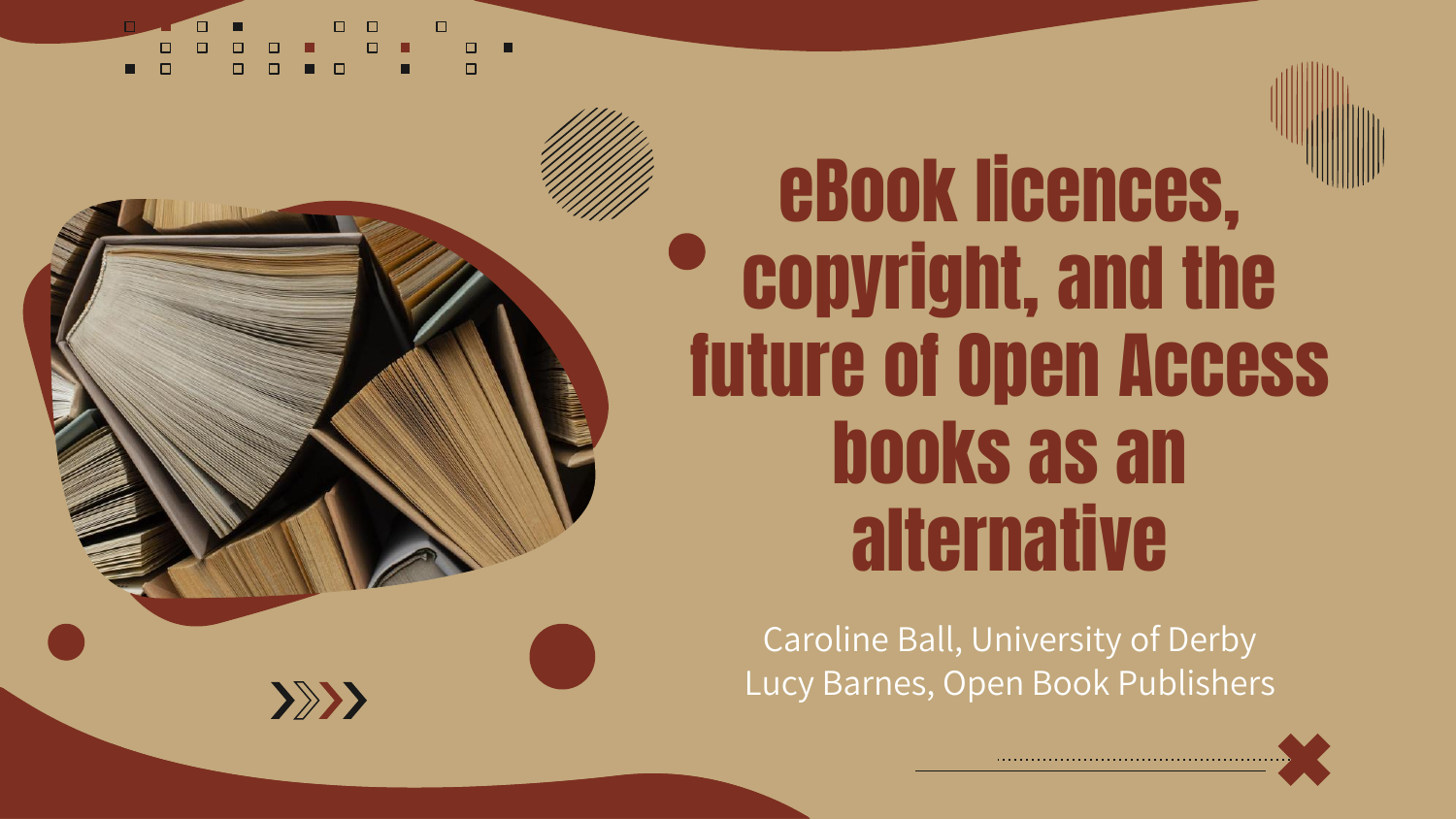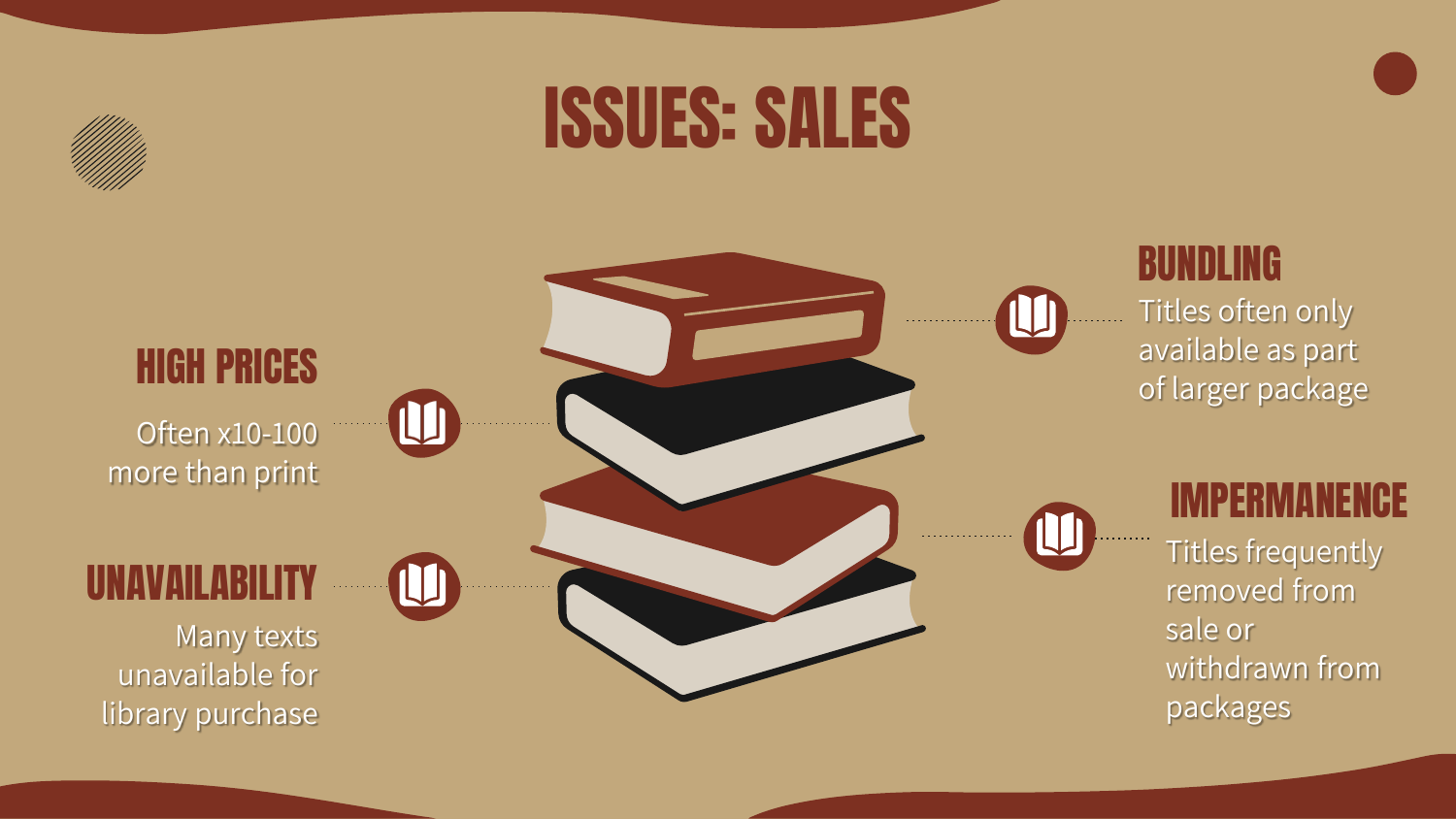

## ISSUES: TECHNOLOGY



#### PLATFORMS

Many publishers use own bespoke platforms

#### **DRM**

Restricts what users can do (copy/download/ search)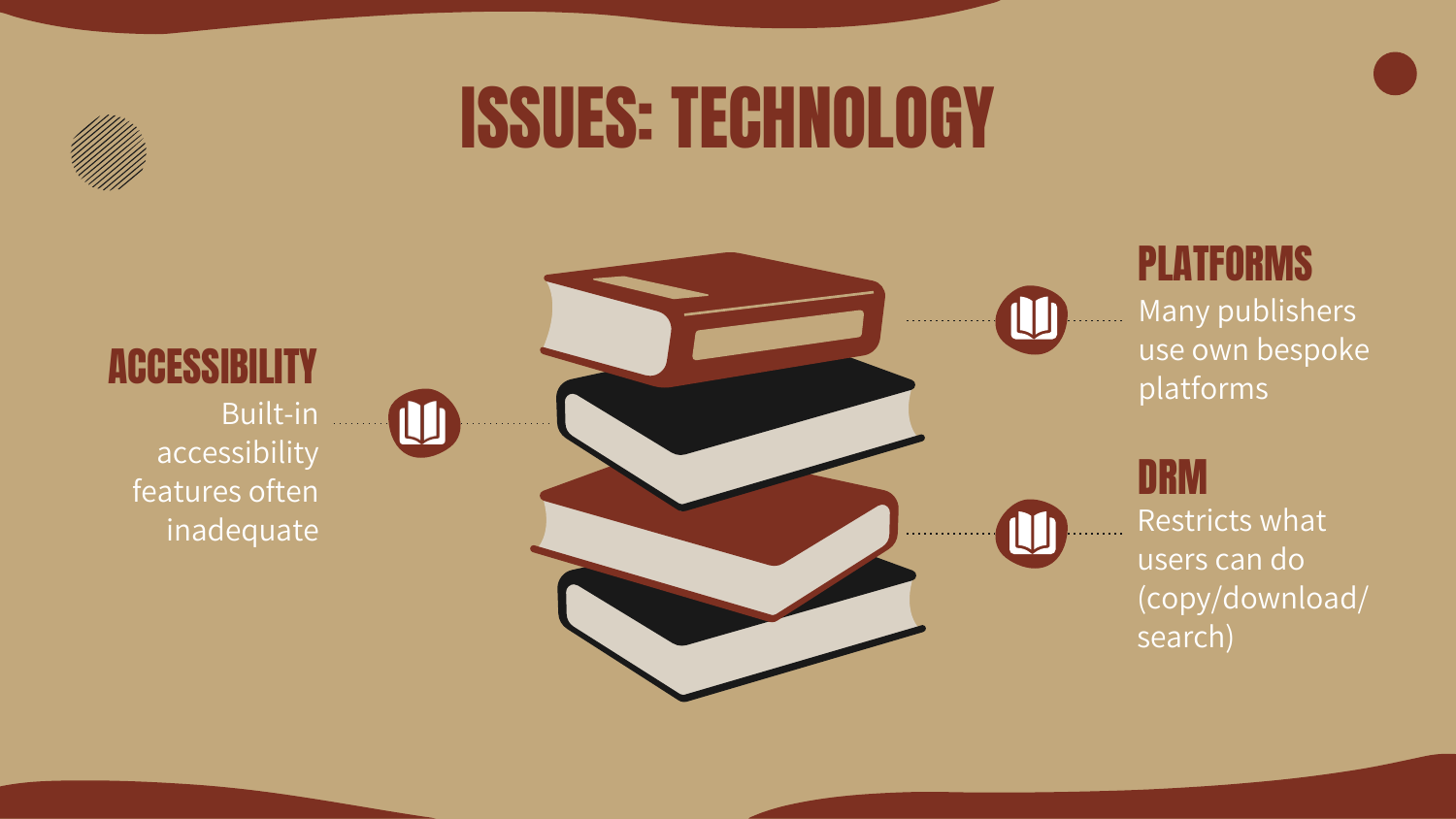

## ISSUES: COPYRIGHT

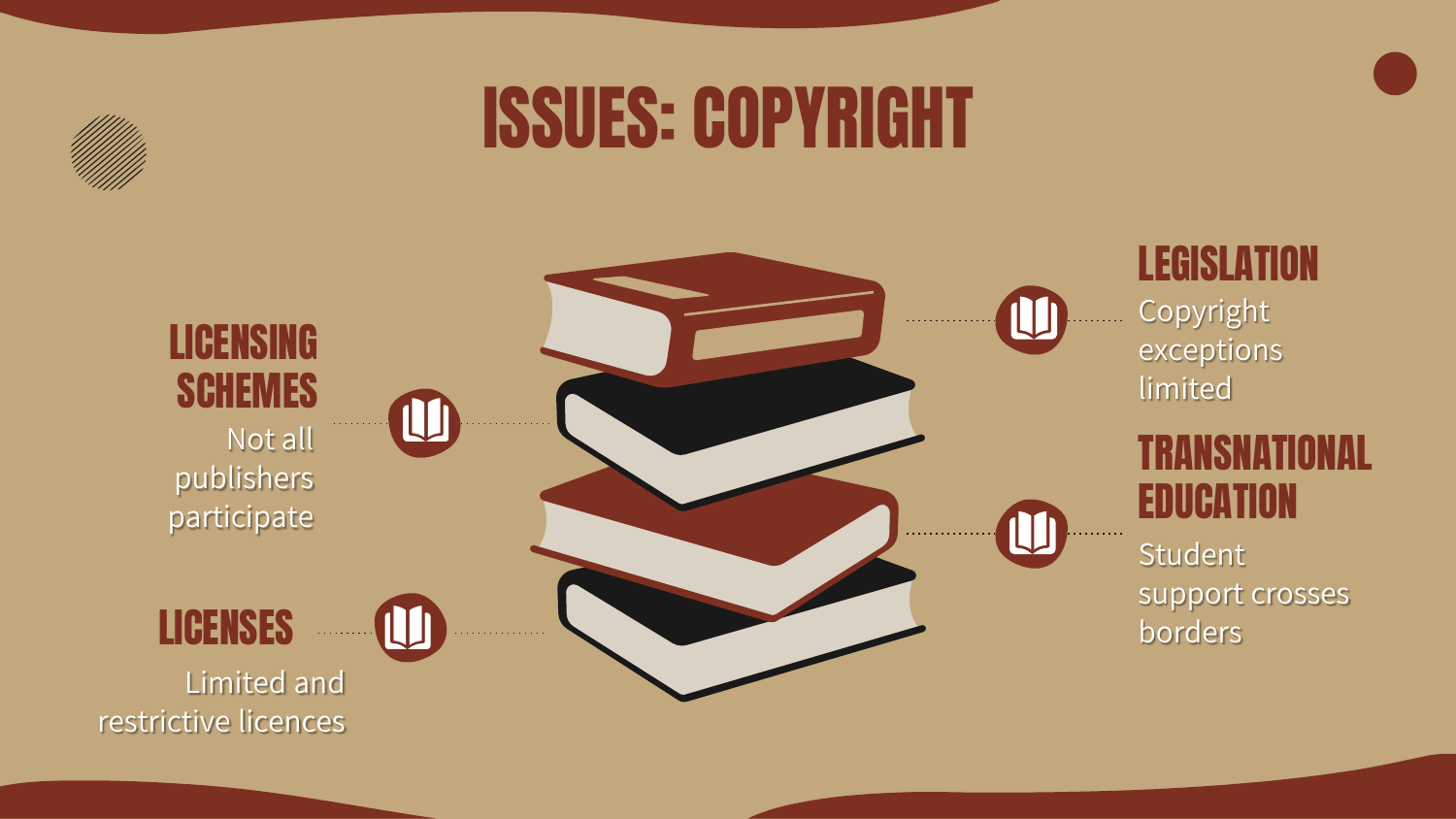



### **#EBOOKS&** naffordable for univ eBoo e need urgent mar<br>so students can lea THE OPEN LETTER! **INVE** <u>"</u><br>2015

 $0:50 / 2:50$ 

## #EBOOKSOS

Launched in summer 2020 in response to urgent need for digital resources during lockdown



缨

 $\Box$ 

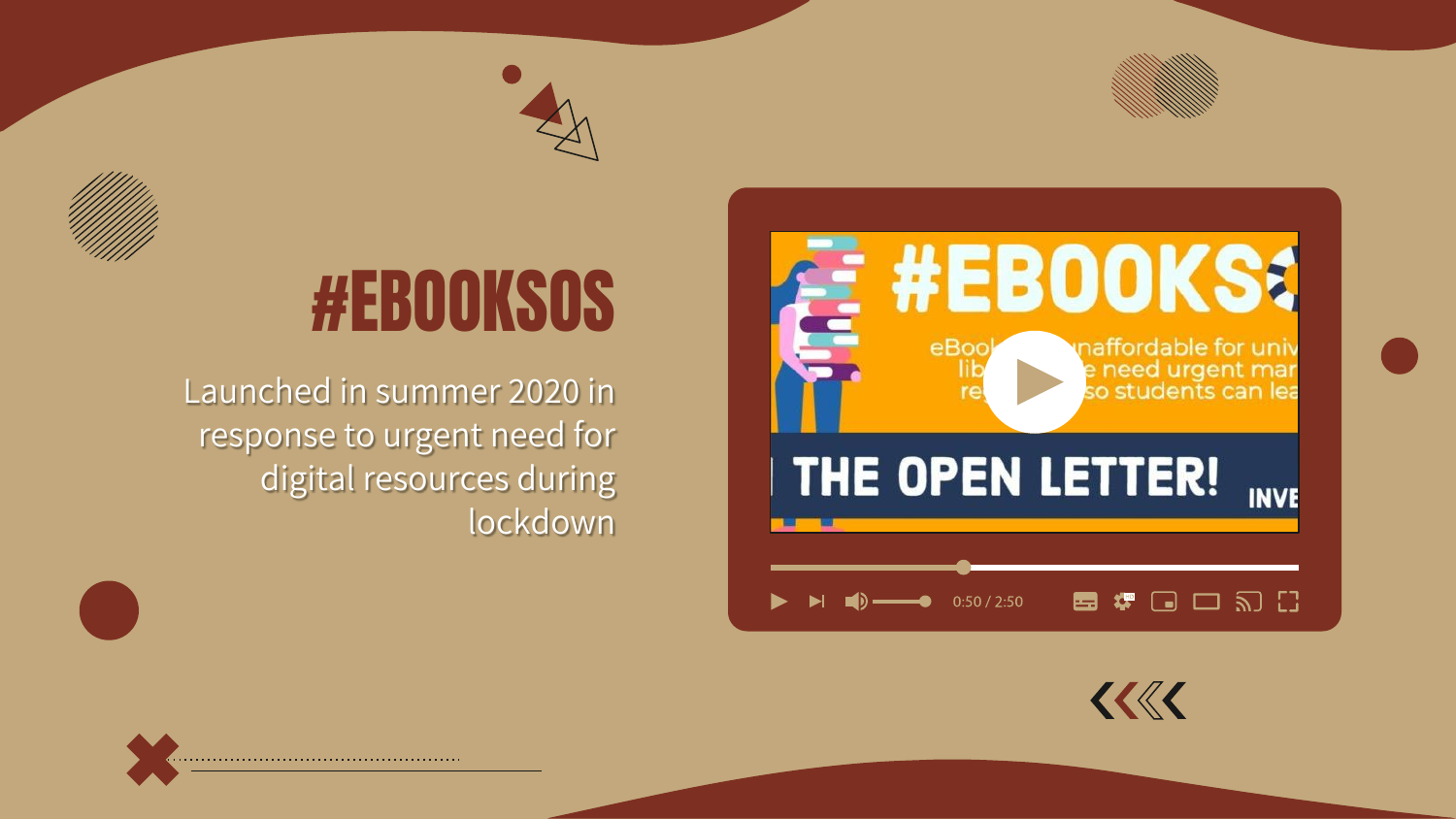## A GLOBAL ISSUE



ebookSOS newsletter has subscribers from 15 countries

IFLA report to WIPO surveyed 114 libraries and interviewed 28 librarians from 29 countries

 $\bigtriangledown$ 

Library Futures International Statement of Solidarity

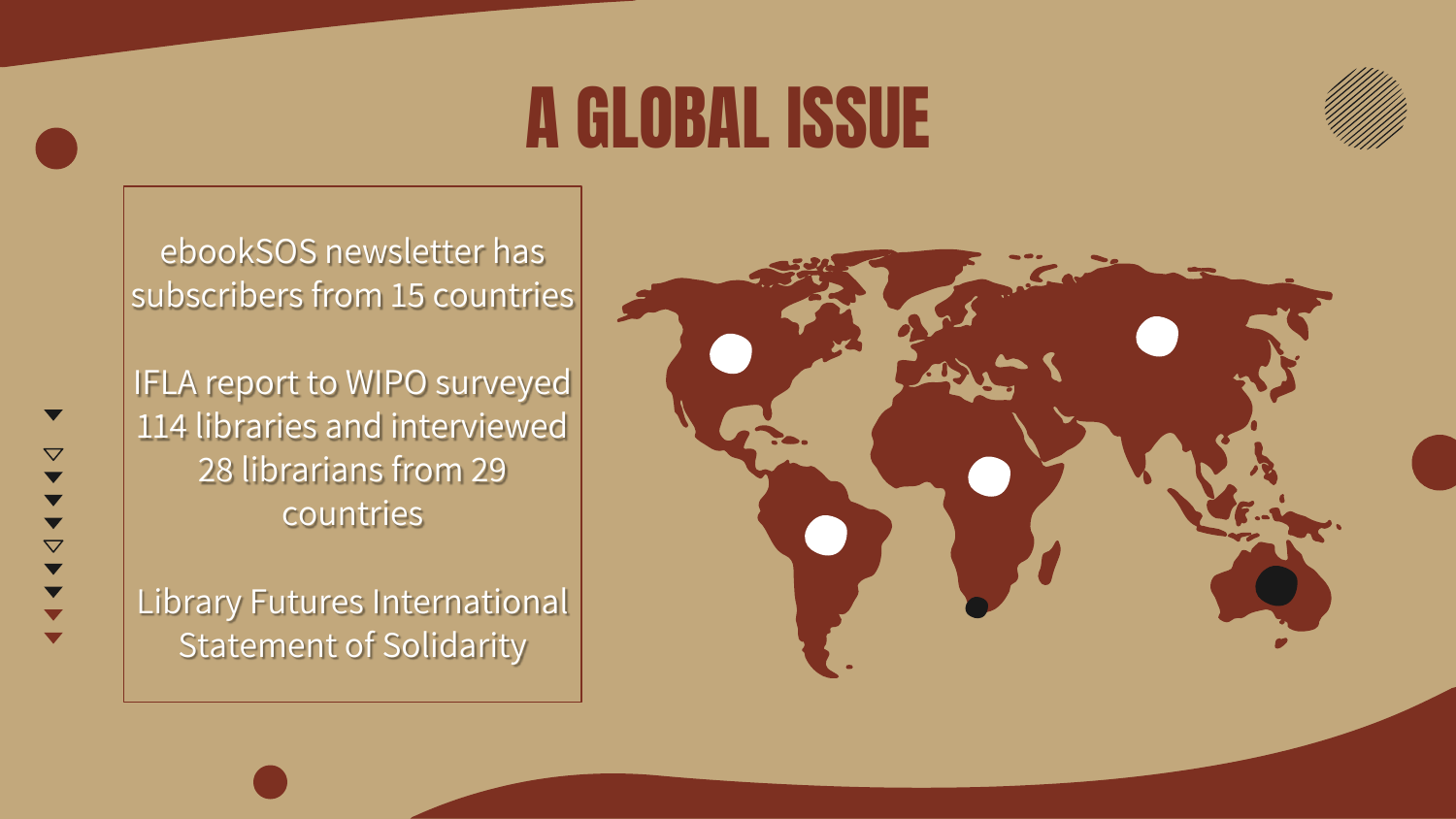$\Box \quad \Box$  $\Box$  $\Box$  $\Box$ Ō.  $\Box$ 



# PUSHING FOR CHANGE





 $\Box$ 

 $\bigotimes_{i=1}^{n}$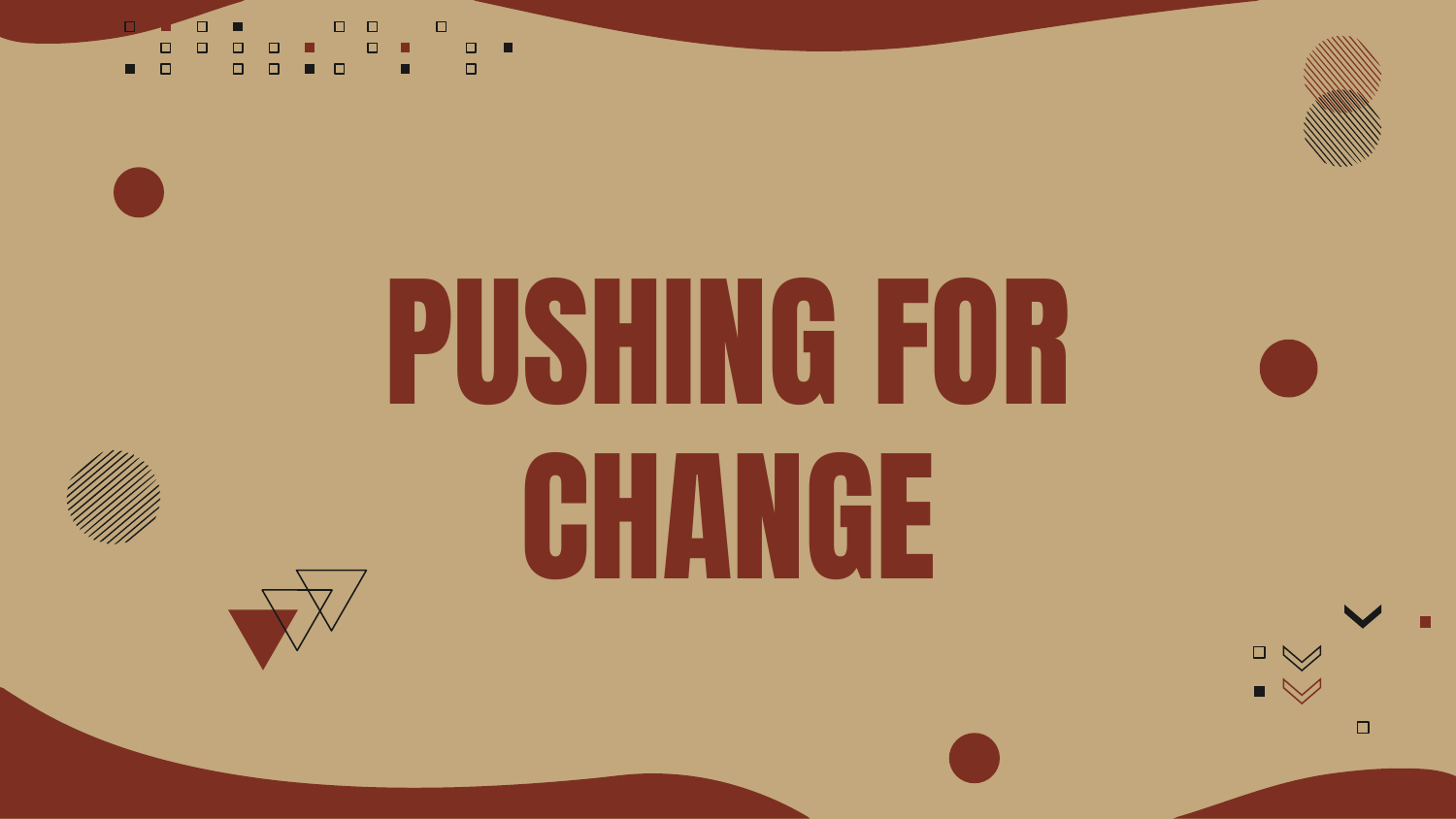## FUTURE DEVELOPMENTS

### INVESTIGATION

Market investigation

 $\blacktriangledown$ 

 $\boldsymbol{\nabla}$ 

 $\begin{array}{c} \text{4} & \text{4} & \text{4} & \text{4} & \text{4} \\ \text{4} & \text{4} & \text{4} & \text{4} & \text{4} & \text{4} \\ \end{array}$ 

 $\blacktriangledown$  $\blacktriangledown$ 

#### REFORM

Copyright reform

## CDL Controlled digital lending

### CRITICAL COLLECTION DEVELOPMENT

Where does our money go?

### OPEN ACCESS ALTERNATIVES

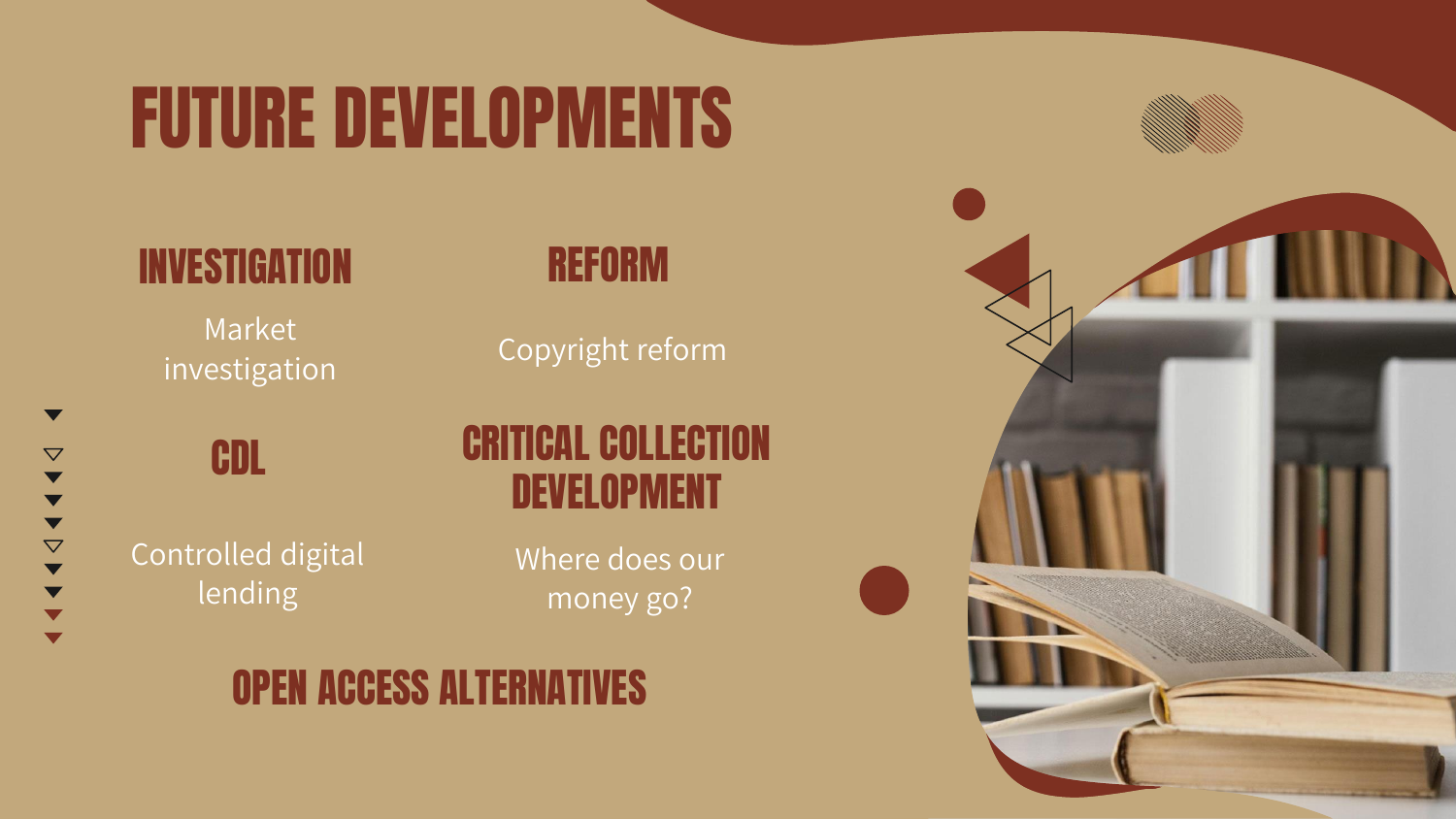Many publishers dropped paywalls 2020

> in response to COVID

 $\mathbf{x} \otimes$  $x x \otimes$  $\mathbb{Z}$   $\mathbb{X}$  $\mathbf x$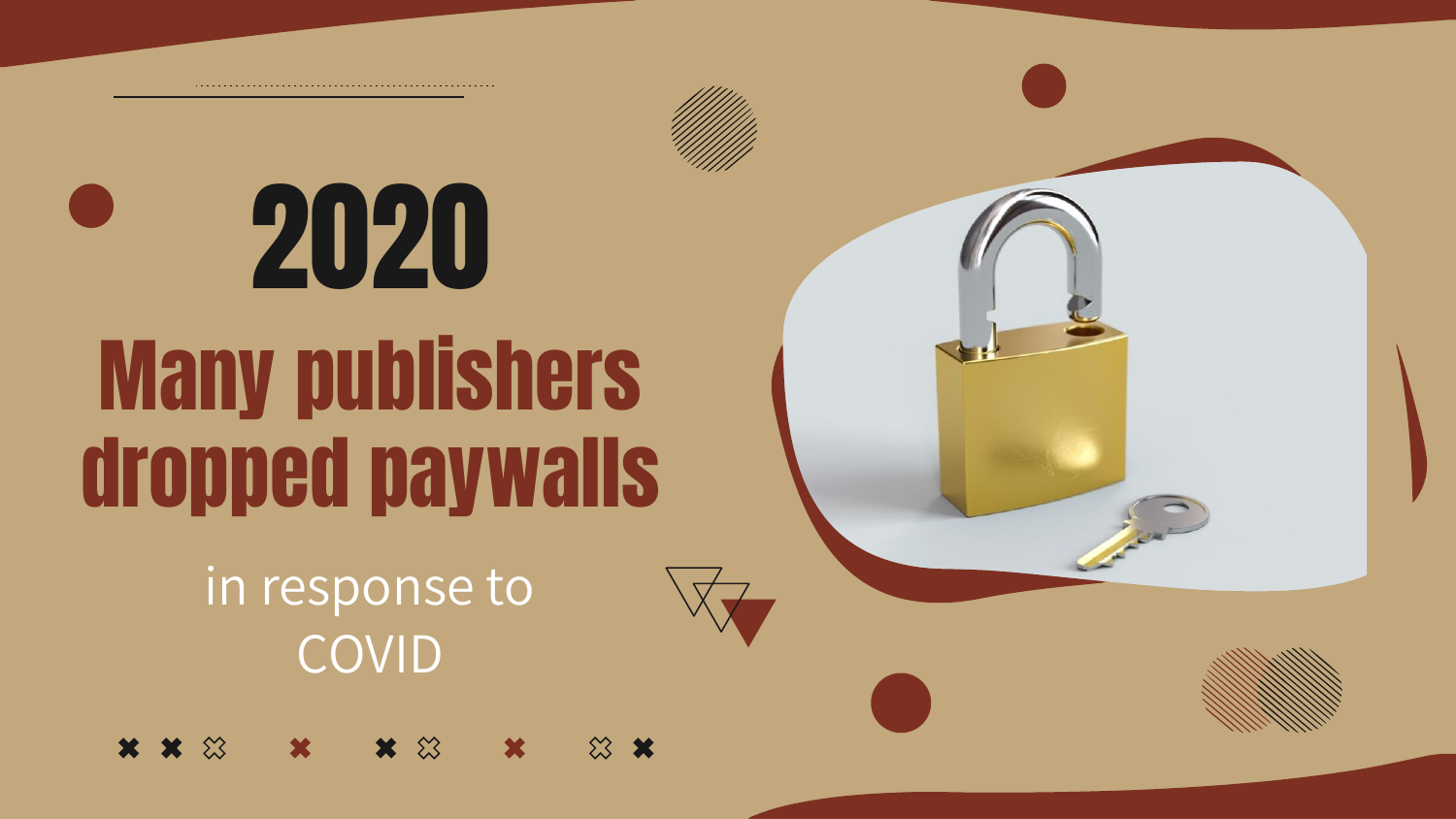## OA requires a mindset shift

#### From publishers

They would no longer control access: but their revenue models are (usually) built on doing so. They need to take a risk!









#### From libraries

Publishing costs still need to be met. How can libraries support this if they are no longer paying for access? They need new solutions!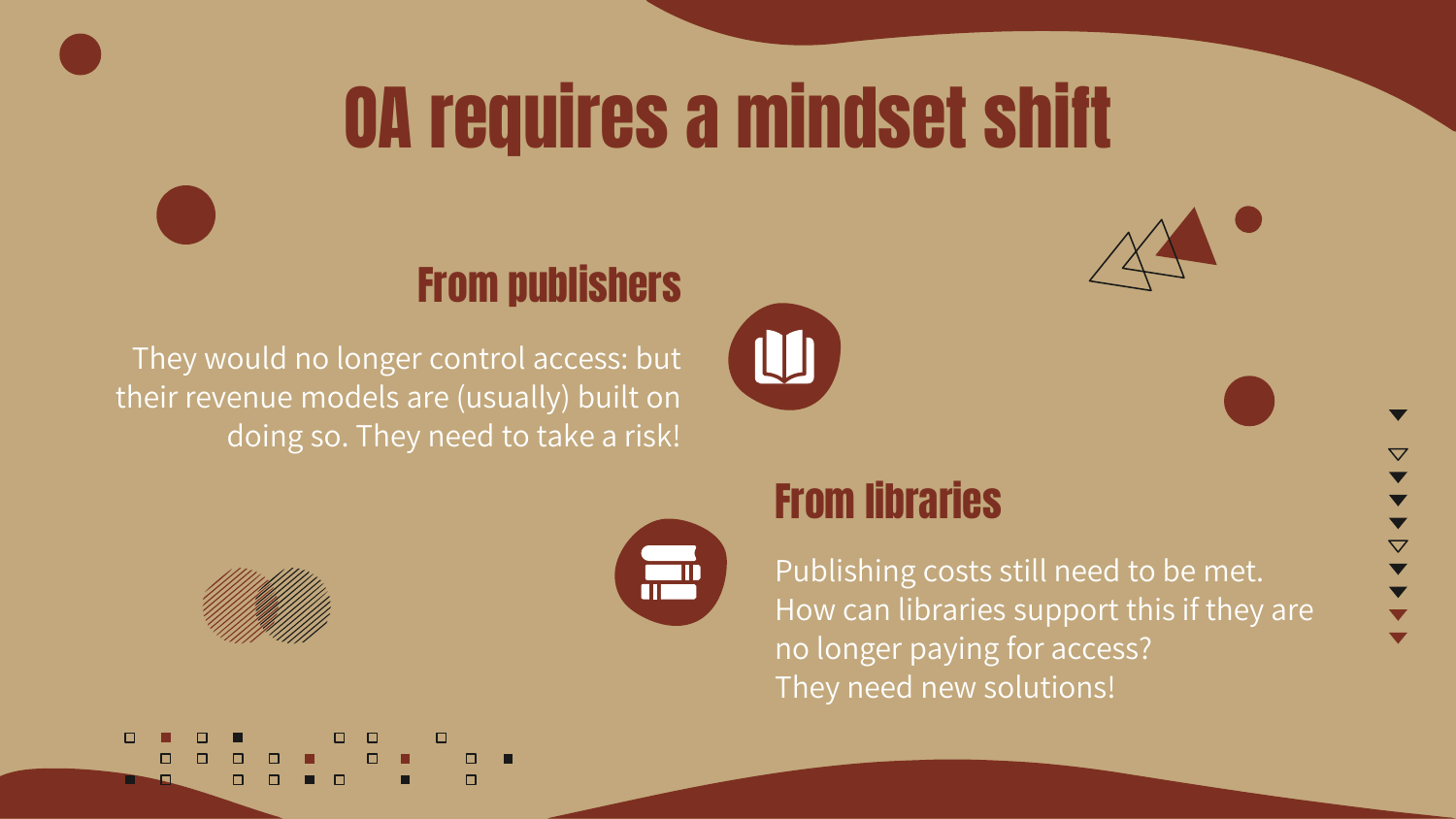## BOOK PROCESSING CHARGES





#### NOT EQUITABLE

This is essentially the 'pay for access' model flipped around.



#### AUTHORS DISLIKE

It's expensive! Frontloading large fees onto authors is a stressful barrier to publication.

LACK OF TRANSPARENCY

The costs of book production and extent to which other revenue streams (e.g. sales) help to fund them are often not made public.

×  $\hat{\infty}$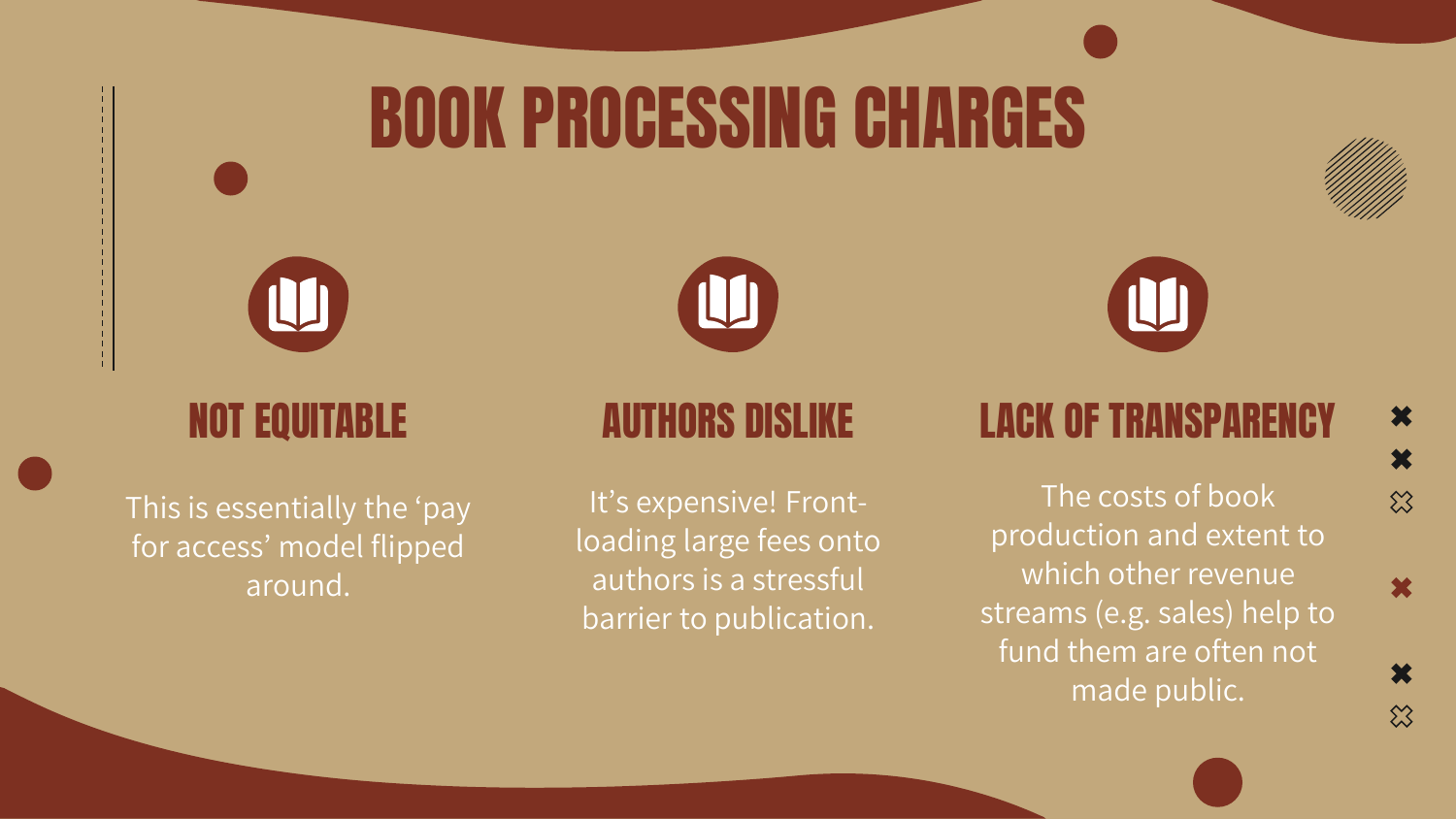## THERE ARE ALTERNATIVES!

#### Library membership

Libraries pay an annual fee  $\mathbf x$ to a 'born OA' press  $\hat{\infty}$ e.g. Open Book Publishers

Presses offer closed backlist for subscription to fund OA frontlist e.g. Central European University Press





## A collective platform

 $\hat{\chi}$ 

The Open Book Collective brings smaller OA presses together for library support

These presses are all trying something new: taking a risk! But they need libraries to participate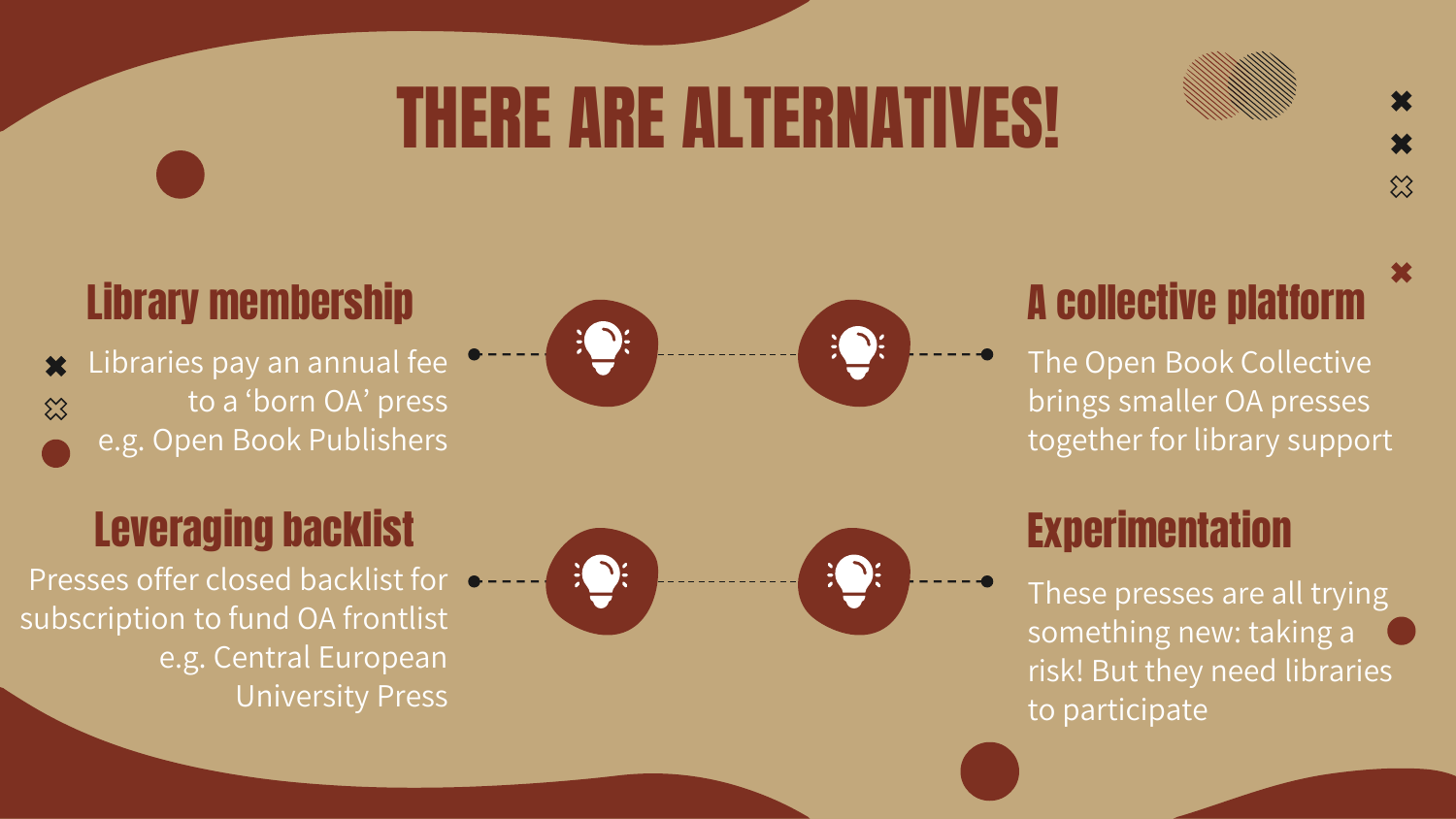## COPIM Project

- **International (US, UK & Europe) partnership** of OA presses, universities, libraries & infrastructure providers
- **Grant-funded, non-profit and community-owned**

 $\Box$ 

- **Enabling smaller presses to publish more OA books without BPCs**
- While retaining the press's existing **character, size and fit within a local context**
- Preserves **national publishing contexts, ways of assessing researchers and funding OA research**





CODIM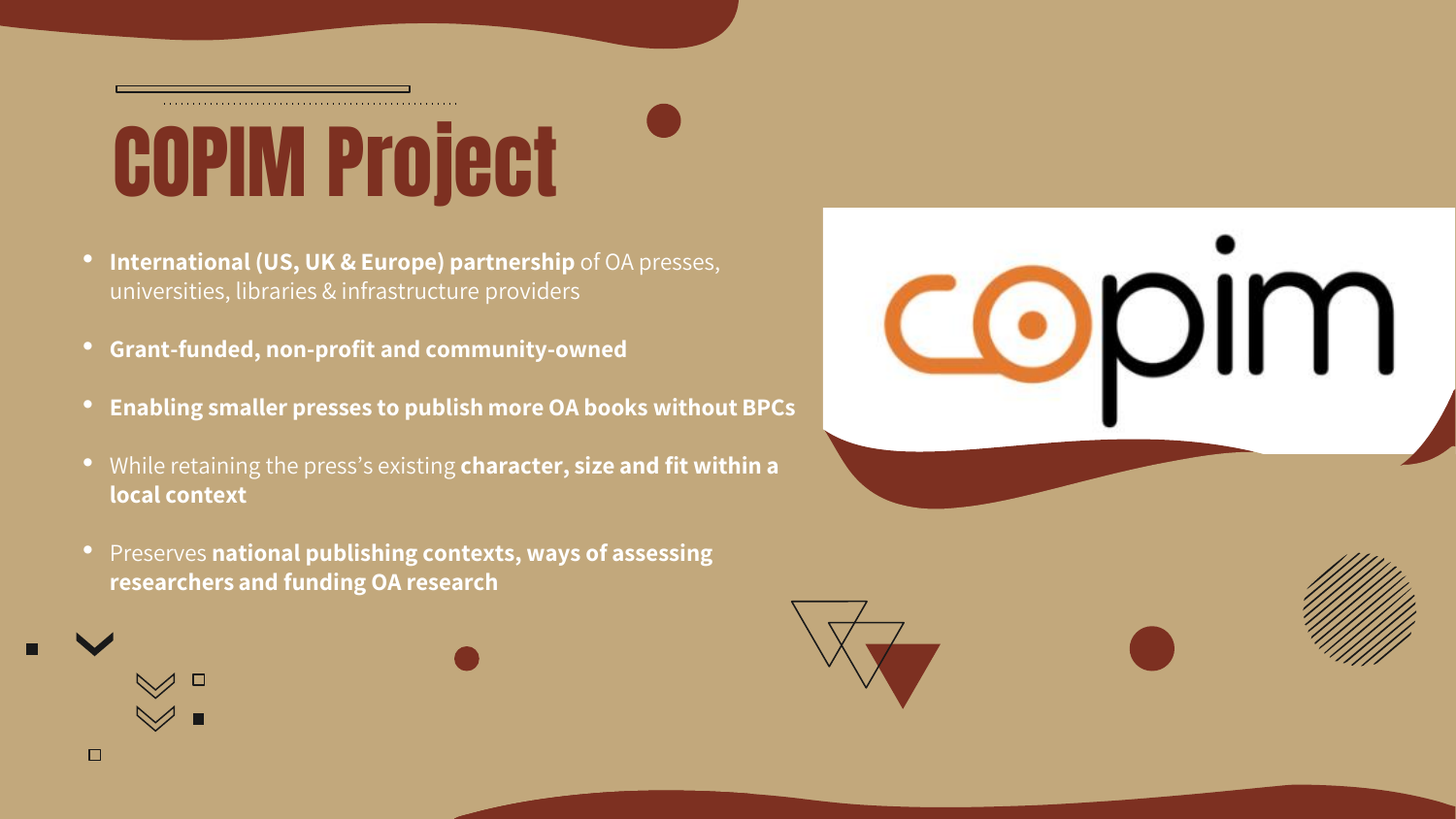

## But these programmes need library support!

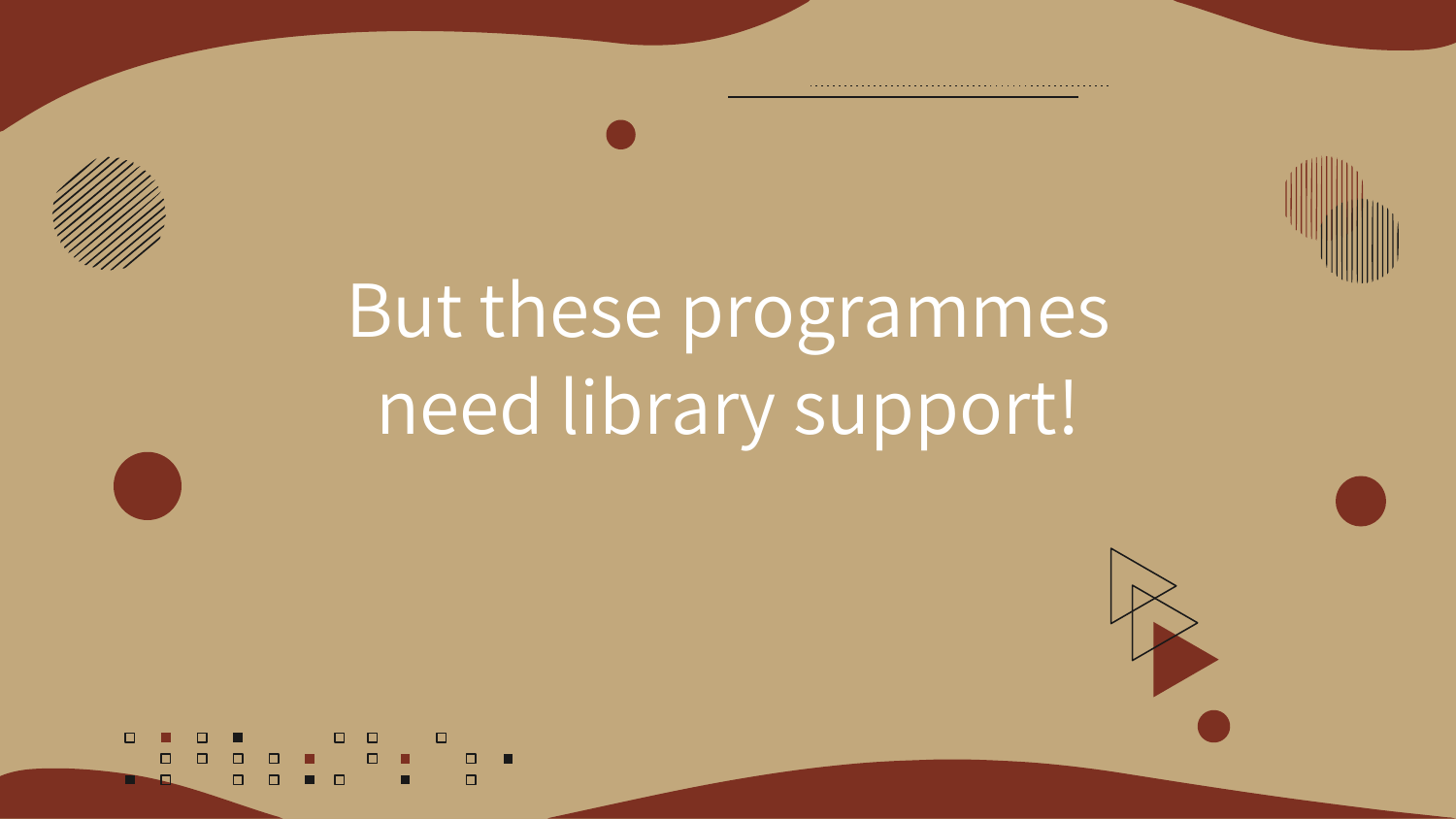## FIND OUT MORE



Here are some resources to find out more about these programmes and how to support them.

- COPIM,<https://www.copim.ac.uk/>
- Opening the Future, https://www.openingthefuture.net/
- Open Book Collective,
- KU Leuven Fund for Fair OA, <https://tinyurl.com/2p8cd8fz>
- Open Access Books Network, http://oabooksnetwork.org/
- Open Book Publishers,

'Open Access Book Programmes: Answering Libraries' Questions', by Sharla Lair,